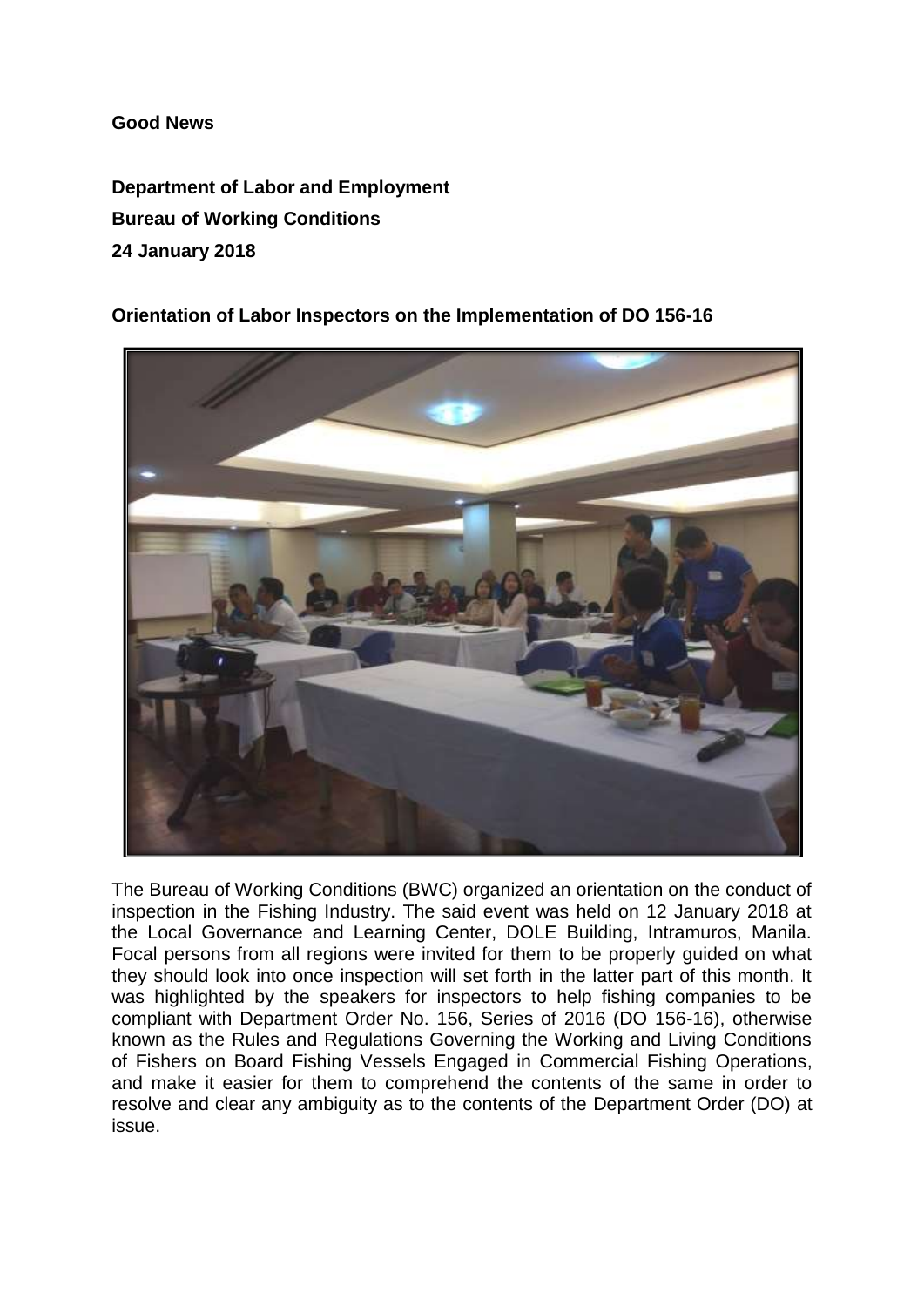

DO 156-16 was issued by former DOLE Secretary Rosalinda Dimapilis-Baldoz and became effective on 01 July 2016. Prior to its issuance, several consultations were conducted nationwide in order to gather the opinion and inputs of the stakeholders on its drafting phase. The Institute for Labor Studies (ILS) and the National Wages and Productivity Commission (NWPC) likewise conducted their own research separately in support to the findings and mandates of the DO. Despite all efforts and due diligence exerted in gathering the data, the labor and employer group were still inevitably divided. Several oppositions were received from the employer group alleging that they were not consulted and that DO 156-16 was issued whimsically and with prejudice.